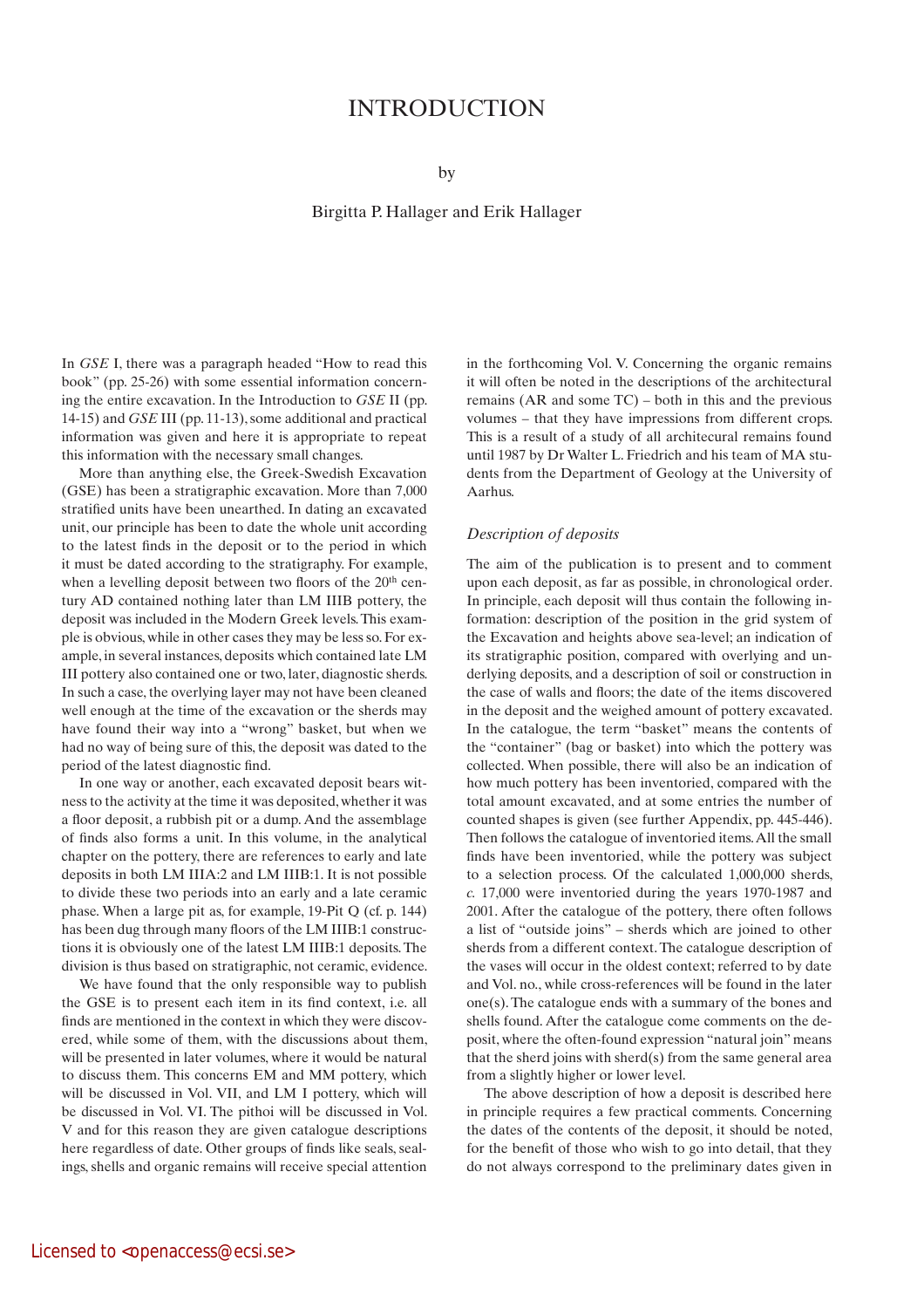the Excavation notebooks. Many of these preliminary dates had to be corrected in the light of later studies. Moreover, it was not always possible to give the amount of pottery excavated or the percentage of inventoried pottery. The weighing of pottery started only during the middle of the 1973 campaign. Concerning the grid system, it should be noted that two different systems were used in the Excavation. From the start in 1970, the excavated area was divided into 1-metre squares with indications in Greek letters Γα, β ... κ, Δα, β ... κ, etc. along the Y-axis, while Arabic numbers were given to the X-axis. Thus, the indication of a find spot would be  $\Delta \alpha/511$ , i.e. within the square 511-512/719-720. This system was changed in 1977, when an ordinary grid system was adopted using numbers on both axes, and this enabled us to pinpoint any location within the Excavation. Thus, for example, the position 518.00/701.30/9.31 means that the numbers before the first slash indicate the position along the X-axis, the number between the two slashes the position along the Y-axis, while the last number is the elevation. The two different systems are presented in *Pls. 1* and *8*. Whenever possible, the ordinary grid system is used throughout the publication.

### *Conventions used in catalogue descriptions*

Should any reader want more detailed information on the criteria and conventions used in the catalogue descriptions – including the typology for pithoi, spindle whorls, loom weights, stone tools and obsidian – they will be found in *GSE* II (pp. 24-31) and *GSE* I (pp. 45-47 [obsidian]). Here only two items of general information about the catalogue are repeated:

(1) Throughout the publication, measurements are given in metres and weights in kilograms and

(2) When an object has been tested by chemical, spectrographic or other analysis for investigation of origin or composition, this is noted in the catalogue as "Analysed" (followed by the results) and will be further discussed in appendices and analytical chapters.

Furthermore, it should be noted that Munsell numbers have been avoided for the colour identification of paint and fabrics. In more cases than not, one colour on a pottery sherd has different shades – and which one is light to chose? In our opinion the Munsell numbers do not give a more objective view of the colour of the fabric than a written description, especially when the description is completed by one person who knows all the material. Concerning fabrics, we have in the present and previous volumes, mostly restricted ourselves to what (to the eye) seem to be of local origin and imports – all categories of which are defined and discussed under separate headings. In these classifications scientific analyses have been helpful, and we hope to take more advantage of such analyses in connection with future research.

### *Refererences to GSE publications*

Concerning references to the publications of the Greek-Swedish Excavations 1970-1987 and 2001, we shall refer to the published volumes as *GSE* I, II, III, IV, while the planned volumes will be referred to only as Vol. V, VI, and VII. The different volumes are thus referred to as follows:

- *GSE* I From the Geometric to the Modern Greek period
- *GSE* II The Late Minoan IIIC settlement
- *GSE* III The Late Minoan IIIB:2 settlement
- *GSE* IV The Late Minoan IIIB:1 and IIIA:2 settlements
- Vol. V The Late Minoan IIIA:1 and LM II settlements
- Vol. VI The Neopalatial settlement
- Vol. VII The Middle Minoan, Early Minoan and Final Neolithic settlements and general conclusions of the Excavation

## *Plans and sections*

Whenever possible, the plans with the LM IIIB:1 and LM IIIA:2 remains and sections in the figures are reproduced on a scale of 1:50, but in all cases the 1-metre grid system is given, and with that also the scale. If nothing else is indicated, north is always upwards. It should also be mentioned that most of the sections in the figures have been reconstructed from the horizontal excavation and that they are primarily intended to give the stratigraphical position of the deposit under discussion. The indications of levels are given in absolute heights above sea-level. On the plans, they are printed in italics, for example, *10.12/9.87*, where the numbers before the slash are the top of the level and the numbers after the slash indicate the bottom of the level at the same spot.

All plans and sections of the Excavation are ultimately based on drawings on a scale of 1:20 made during the Excavation. The plans have been re-drawn many times, while almost all sections represented (*Pls. 15-25*) are the original ones, in which we have kept the original numbering.

#### *The plates*

The plates of the pottery and the small finds are arranged according to their find contexts, while the drawings have been arranged according to dates and shapes.

Drawings of pottery are reproduced on a scale of 1:3 unless otherwise stated. The small finds (*Pls. 217-232* and *263- 266*), the Linear B tablets and the potter's marks (*Pls. 277- 279*) are reproduced, unless otherwise stated, on a scale of 1:1, while the Linear B inscriptions on pottery (*Pls. 270-276*) are reproduced on a scale of 1:2. Photographs of pottery and small finds always include a measuring rod.

All illustrations have been produced by the staff of the Excavation team. All drawings of plans and sections of the Excavation and the inscriptions were made by Erik Hallager. Those of the pottery were made by Birgitta P. Hallager, with some contributions by Ann-Louise Schallin and Margareta Sjöblom. The small finds were drawn by Ann-Louise Schallin, Margit Bendtsen, Margareta Sjöblom, Harriet Blitzer, and Sascha B. Olinsson. Drawings of the motifs on seals, sealings, roundels and stoppers are those of the *CMS*.

Photographs of the excavation were taken by Erik Hallager, with contributions from Pontus Hellström, Göran Söderberg and Lennart Palmquist. The plates of the pottery were photographed by Birgitta P. Hallager, while the pithoi and small finds were photographed by Erik Hallager and the obsidian by Efi Karantzali.